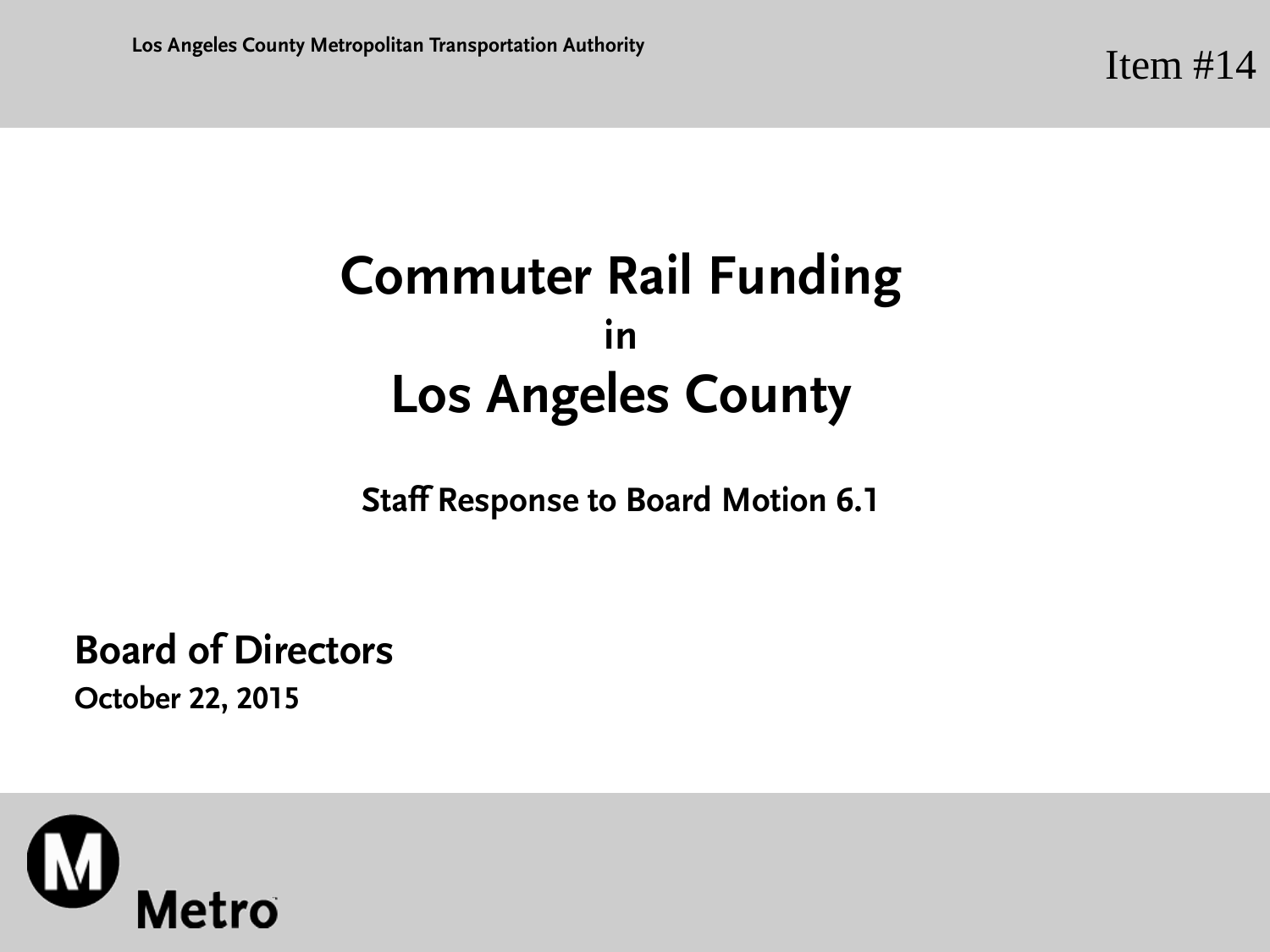## **Motion Background**

- **• Metro's Board adopted motion 6.1 in June 2015 sought information regarding:**
	- **– Reconciliation of previously approved Metro funding for Metrolink's commuter rail related Capital Rehabilitation program**
	- **– Policy on the allocation of Metrolink eligible funding**
	- **– Metrolink 5 year operating and capital requirements**
	- **– Analysis of Metro's commuter rail capital program including the review of Metrolink managing A&E contracts for commuter rail infrastructure**
	- **– Previous \$18M Metro loan to Metrolink**